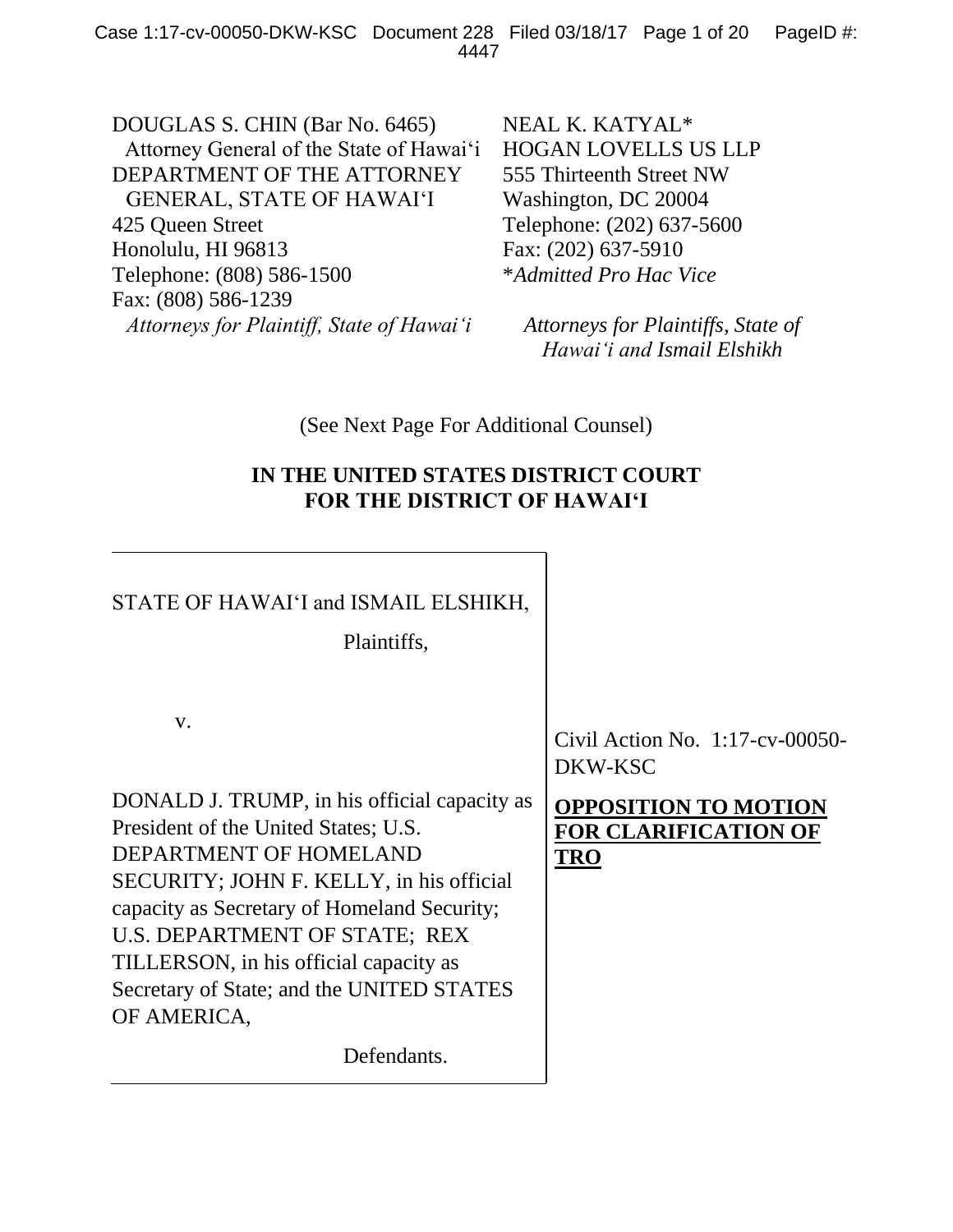# **ADDITIONAL COUNSEL**

CLYDE J. WADSWORTH (Bar No. 8495) Solicitor General of the State of Hawai'i DEIRDRE MARIE-IHA (Bar No. 7923) DONNA H. KALAMA (Bar No. 6051) KIMBERLY T. GUIDRY (Bar No. 7813) ROBERT T. NAKATSUJI (Bar No. 6743) Deputy Attorneys General DEPARTMENT OF THE ATTORNEY GENERAL, STATE OF HAWAI'I 425 Queen Street Honolulu, HI 96813 Telephone: (808) 586-1500 Fax: (808) 586-1239 Email: deirdre.marie-iha@hawaii.gov

*Attorneys for Plaintiff, State of Hawai'i*

COLLEEN ROH SINZDAK\* MITCHELL P. REICH\* ELIZABETH HAGERTY\* HOGAN LOVELLS US LLP 555 Thirteenth Street NW Washington, DC 20004 Telephone: (202) 637-5600 Fax: (202) 637-5910 Email: neal.katyal@hoganlovells.com

THOMAS P. SCHMIDT\* HOGAN LOVELLS US LLP 875 Third Avenue New York, NY 10022 Telephone: (212) 918-3000 Fax: (212) 918-3100

SARA SOLOW\* ALEXANDER B. BOWERMAN\* HOGAN LOVELLS US LLP 1835 Market St., 29th Floor Philadelphia, PA 19103 Telephone: (267) 675-4600 Fax: (267) 675-4601

*\*Admitted Pro Hac Vice*

*Attorneys for Plaintiffs, State of Hawai'i and Ismail Elshikh*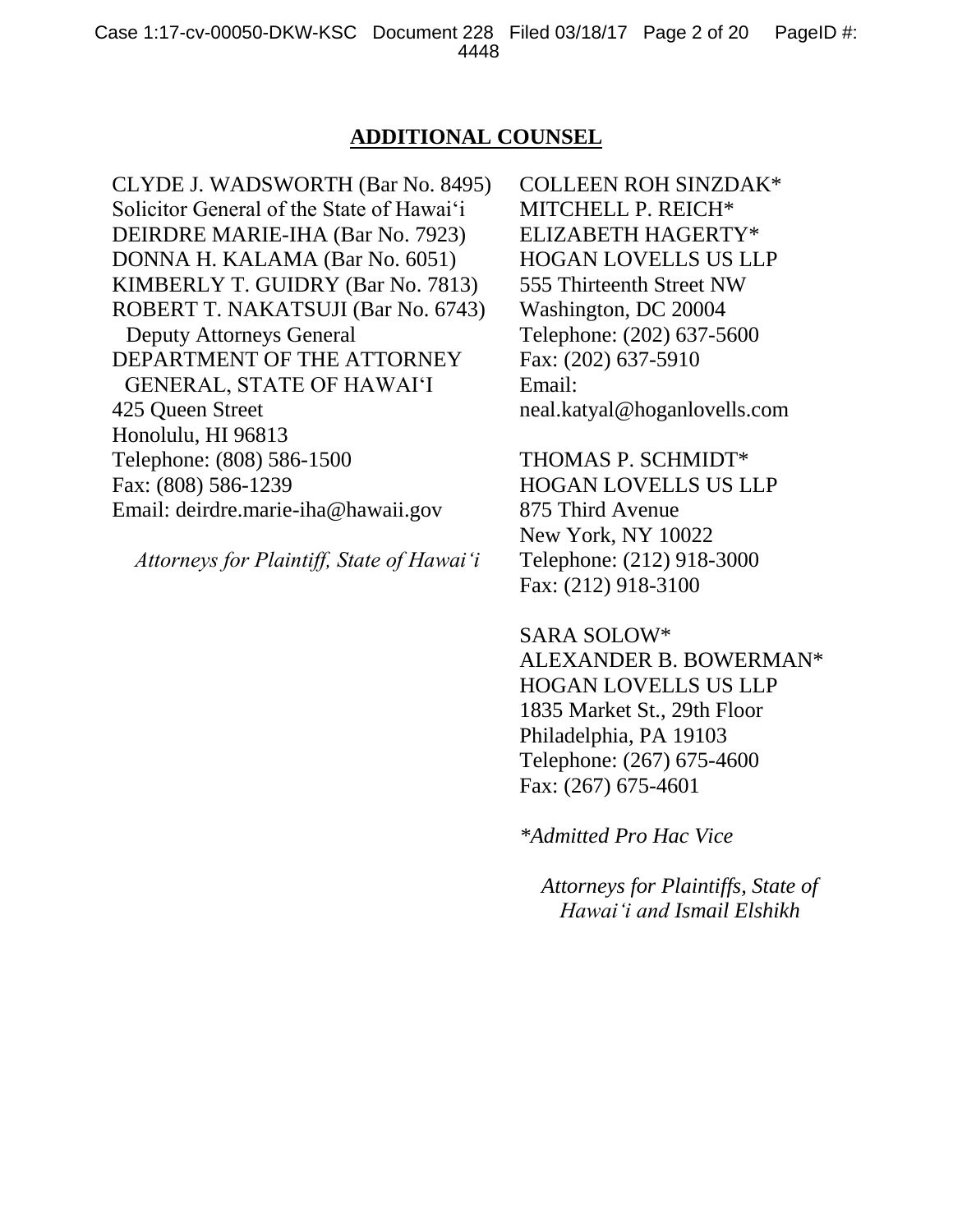## **INTRODUCTION**

After full briefing and a lengthy hearing, this Court granted a temporary restraining order enjoining Defendants "from enforcing or implementing Sections 2 and 6 of the Executive Order." (Dkt. 219 at 2, 42). Defendants now ask this Court to "clarify" that the injunction does *not* cover any of Section 6 and most of Section 2. Because this Court has already held that Plaintiffs have met their burden to justify a temporary restraining order with respect to Sections 2 and 6 as a whole—and because Defendants' motion is substantively lacking—this request should be rejected. Plaintiffs respectfully request that this Court either enter a preliminary injunction reflecting the full scope of the temporary restraining order that is now in place, or set an expedited briefing schedule on the question whether such an order should be entered.1

 $\overline{a}$ 

<sup>1</sup> As Defendants acknowledged in their motion, Mem. at 2 (Dkt. 227-1), the Government has declined Plaintiffs' efforts to agree to a briefing schedule regarding whether the Court should extend the TRO. They have elected instead to wait until the Court decides this motion, *id.* Because this briefing schedule is required by the Court's order, Op. at 43 (Dkt. 219), Plaintiffs have deferred entering a formal motion to convert the TRO into a preliminary injunction. Plaintiffs wish to make clear, however, that they do not believe further briefing is necessary at this point, particularly in light of the merits briefing Defendants have submitted in connection with this motion. Plaintiffs would therefore welcome a decision from the Court converting the TRO to a preliminary injunction without further briefing or proceedings, if the Court believes that is appropriate. Alternately, if the Court believes additional briefing is necessary, Plaintiffs would welcome an expedited briefing schedule from the Court.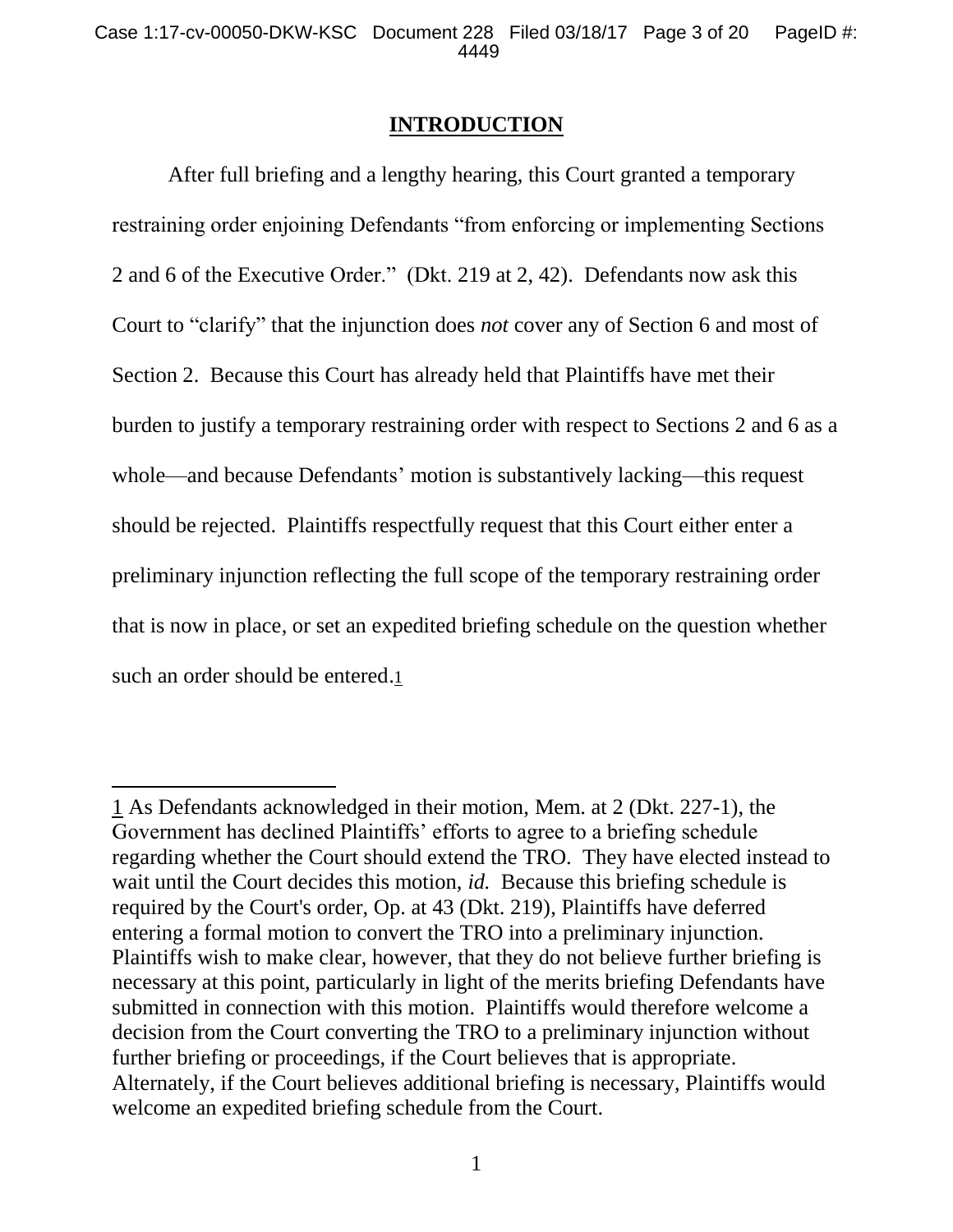#### **BACKGROUND**

On March 8, 2017, Plaintiffs the State of Hawaii and Dr. Ismail Elshikh filed a Second Amended Complaint and Motion for Temporary Restraining Order in this case. In no uncertain terms, the Motion "ask[ed] that the Court enter a temporary restraining order enjoining Defendants from enforcing or implementing Sections 2 and 6 of the Executive Order nationwide." (Dkt. 65 at 4). In the brief accompanying that motion, Plaintiffs asked the Court to "enter a nationwide injunction prohibiting the enforcement of sections 2 and 6." (Dkt. 65-1 at 59). The brief explained that "[*b]oth of these sections* are unlawful in all of their applications because," among other reasons, they are "motivated by anti-Muslim animus." (Dkt. 65-1 at 46) (emphasis added). Plaintiffs also explained that "the Executive Order will irreparably harm Hawaii's sovereign interest in preventing the unconstitutional 'establishment' of religion in the state" and that it would harm Dr. Elshikh by "infring[ing]" on "his rights to be free from governmental discrimination based on religion." (Dkt. 65-1 at 50). And in the draft Order filed with the Court, Plaintiffs asked that Defendants be "enjoined *fully* from enforcing or implementing Sections 2 and 6 of the Executive Order." (Dkt. 65-3 at 4) (emphasis added).

In its lengthy response, the Government attempted to defend both Section 2 and Section 6 of the Order. (*See, e.g.*, Dkt. 145 at 5, 11, 19, 37 n. 10). It devoted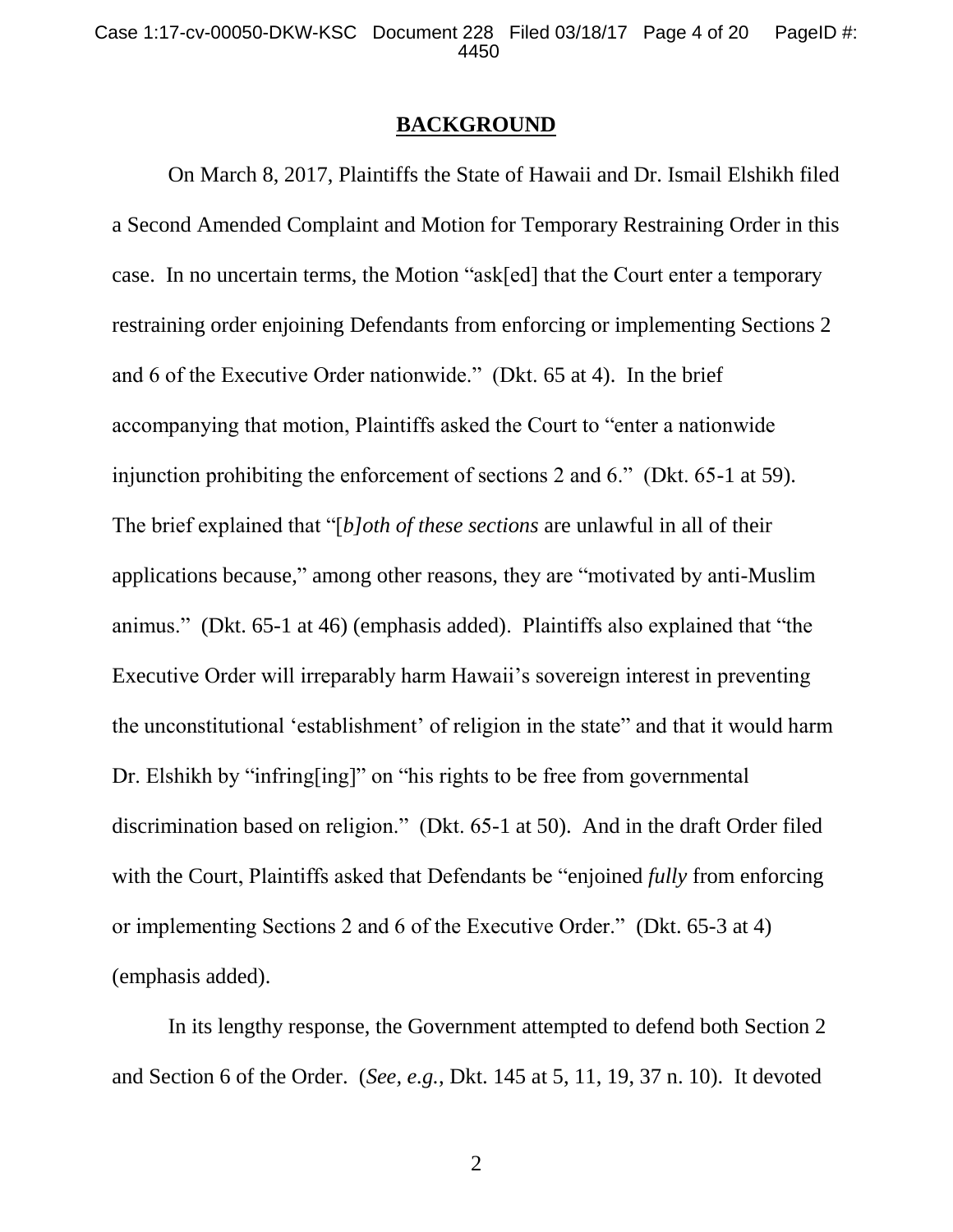#### Case 1:17-cv-00050-DKW-KSC Document 228 Filed 03/18/17 Page 5 of 20 PageID #: 4451

an entire separate paragraph of its statutory background section to the refugee program (Dkt. 145 at 5), and it gave Section 6 the same attention that it gave Section 2 by separate heading in describing the revised Executive Order (Dkt. 145 at 11). It also dealt with the suspension of refugees in its argument section. Notably, with respect to the Establishment Clause, Defendants argued that "the operation of *both* suspensions"—that is, both the six country entry suspension and the refugee suspension— "confirms the Order's stated purpose." (Dkt. 145 at 41). Indeed, the Government referred expressly to the fact that the Order "temporarily suspends the Refugee Program globally" as purported evidence that the Order was not motivated by religious animus. (Dkt. 145 at 45).

In its irreparable harm section, the Government did not dispute that the Establishment Clause inflicts harms that are necessarily irreparable. But that was not because it somehow believed Section 6 was not covered by Plaintiffs' request for injunctive relief. To the contrary, the Government argued that "at a minimum, Hawaii has not demonstrated immediate threatened injury from the short, temporary suspensions of entry *and the Refugee Program*." (Dkt. 145 at 48) (emphasis added).

The Government also argued that this Court should limit any injunctive relief to "address at most [Dr. Elshikh's] mother-in-law's ability to enter the country" and "particular individuals with whom [Hawaii] shows it has a close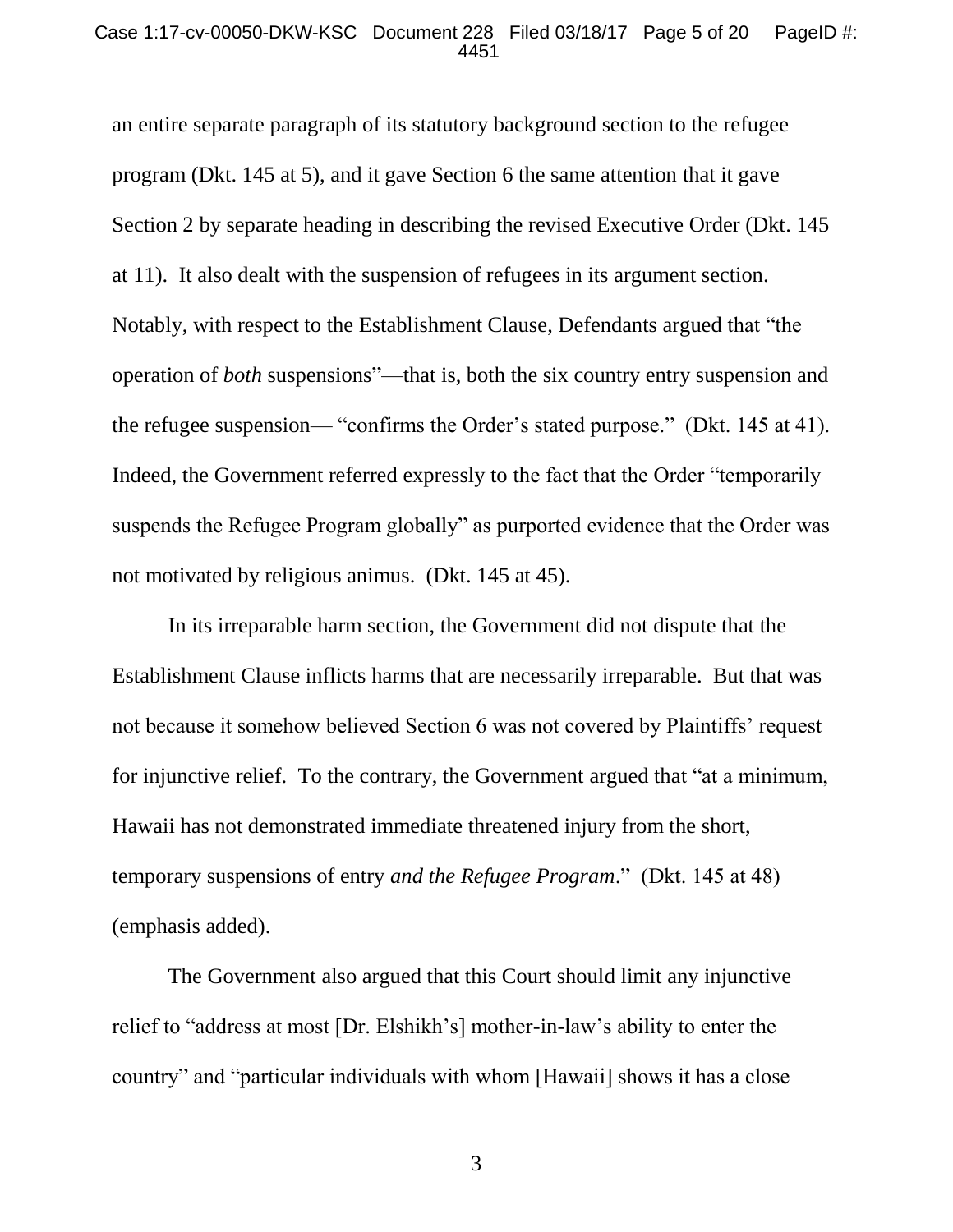existing relationship." (Dkt. 145 at 53). The Government pointedly did *not*  suggest that the Court could or should parse Sections 2 and 6 if it determined that a wider form of injunctive relief was appropriate. In fact, the Government quoted the Ninth Circuit's holding that the "Executive was 'far better equipped' to revise" the Executive Order. (Dkt. 145 at 54).

This Court rejected the Government's arguments with respect to the Establishment Clause, the harm inflicted by the Order, and the necessary scope of the injunction. Accordingly, on March 15, 2017, the Court entered a Temporary Restraining Order that applied to both Sections 2 and 6 of the Order without qualification. (Dkt. 219 at 2, 42).

When the Court issued its opinion, it also directed the parties to agree on a briefing schedule to determine whether the TRO should be extended. Instead, and over Plaintiffs' objections, the Government brought a motion asking the Court to "clarify" that the TRO enjoining Sections 2 and 6 applies only to Section 2(c). Mem. at 2 (Dkt. 227-1). Plaintiffs oppose that motion and welcome any steps this Court may wish to take to expedite the proceedings to accommodate the urgency the Government has previously expressed, *see* n. 1, *supra*.

### **ARGUMENT**

The Government's motion is predicated on a series of mischaracterizations. Chief among them is its erroneous assertion that its motion—which asks the Court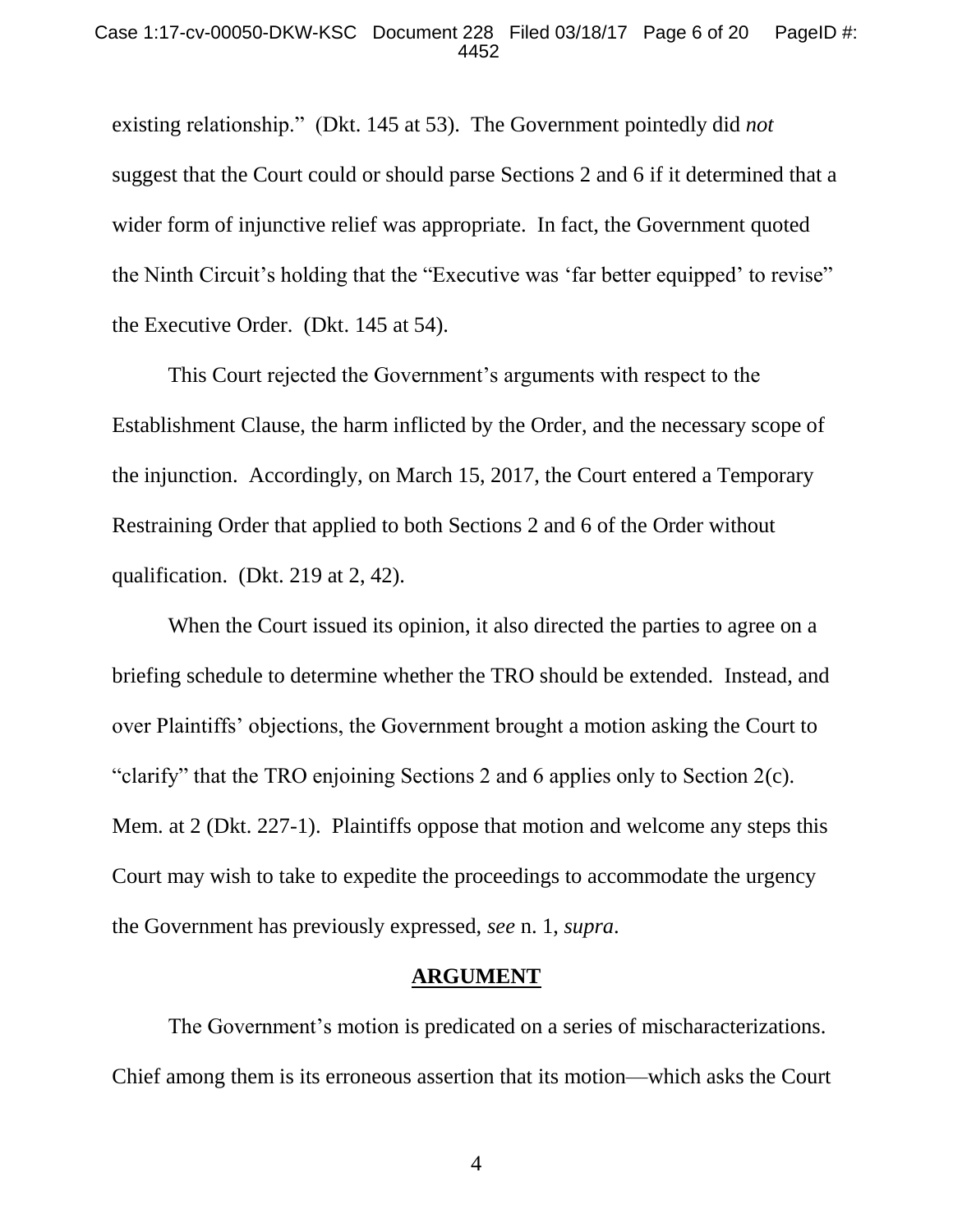#### Case 1:17-cv-00050-DKW-KSC Document 228 Filed 03/18/17 Page 7 of 20 PageID #: 4453

to substantively alter the scope of the relief it ordered just three days ago—is merely a motion to "clarify" the existing TRO. A motion requesting such dramatic relief in the absence of changed circumstances is wholly procedurally improper and the previously raised and waived arguments Defendants attempt to advance in support of its motion are not properly before the Court.

But procedure is only half of the Government's problem; there is also no merit to its assertions that the injunction—whether viewed as a TRO or preliminary injunction—should be narrowed to cover Section 2(c) alone. This Court's well-reasoned opinion and Supreme Court precedent hold the opposite. Further, the provisions in Section 2 and in Section 6 are intertwined and do not readily admit to parsing, and Plaintiffs have already presented an ample factual and legal basis for an injunction of both Sections in full. Plaintiffs therefore respectfully request that the motion be denied, and respectfully suggest that this Court consider whether further briefing on the merits of its injunction are necessary at this time.

# **1. The Government's Motion for "Clarification" Contains Several Misrepresentations.**

As a preliminary matter, the Government's motion contains several errors that must be corrected. First, the Government asserts that it is seeking "clarification" of the existing TRO, but then requests that the Court radically alter the Order by cutting its scope in half and then carving away at the remainder. That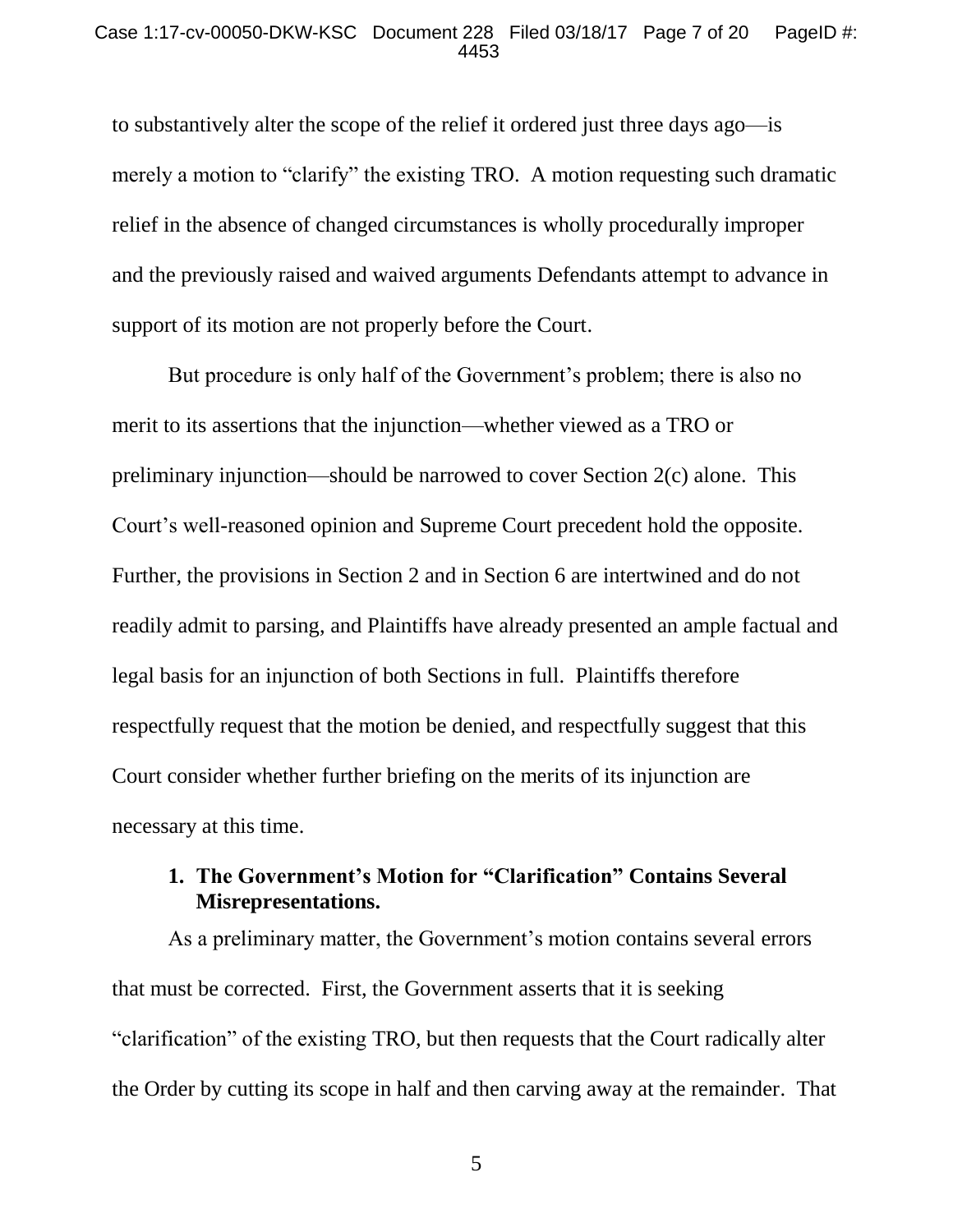#### Case 1:17-cv-00050-DKW-KSC Document 228 Filed 03/18/17 Page 8 of 20 PageID #: 4454

plainly is not a "clarification." In fact, the Government is improperly seeking to modify the existing TRO based on arguments it has already raised or waived.

Second, the Government repeatedly mischaracterizes Plaintiffs' prior claims with respect to both standing and the merits. As to standing, the Government asserts that Plaintiffs' "claims of harm principally relate to Section 2(c)." Mem. at 5-6 (Dkt. 227-1). It then entirely ignores numerous references in Plaintiffs' TRO briefing to the Establishment Clause harms inflicted by the Order on both Hawaii and Dr. Elshikh. Perhaps most egregiously, the Government claims that Dr. Elshikh "asserts that he will be harmed by the application of Section 2(c), which he claims will preclude his mother-in-law from entering the United States." *Id.* at 6 n.3. This Court already told the Government that this contention "is *not true*. Dr. Elshikh alleges direct, concrete injuries to both himself and his immediate family that are independent of his mother-in-law's visa status. These alleged injuries have already occurred and will continue to occur once the Executive Order is implemented and enforced—the injuries are not contingent ones." Op*.* at 26-27 (Dkt. 219) (emphasis added).

As to the merits, the Government's contentions are, if anything, less accurate. It suggests that Plaintiffs addressed Section 6 only twice in their TRO briefing of the constitutional arguments. That is just wrong. Plaintiffs' motion for a TRO addressed and quoted the Ninth Circuit's holding regarding the Due Process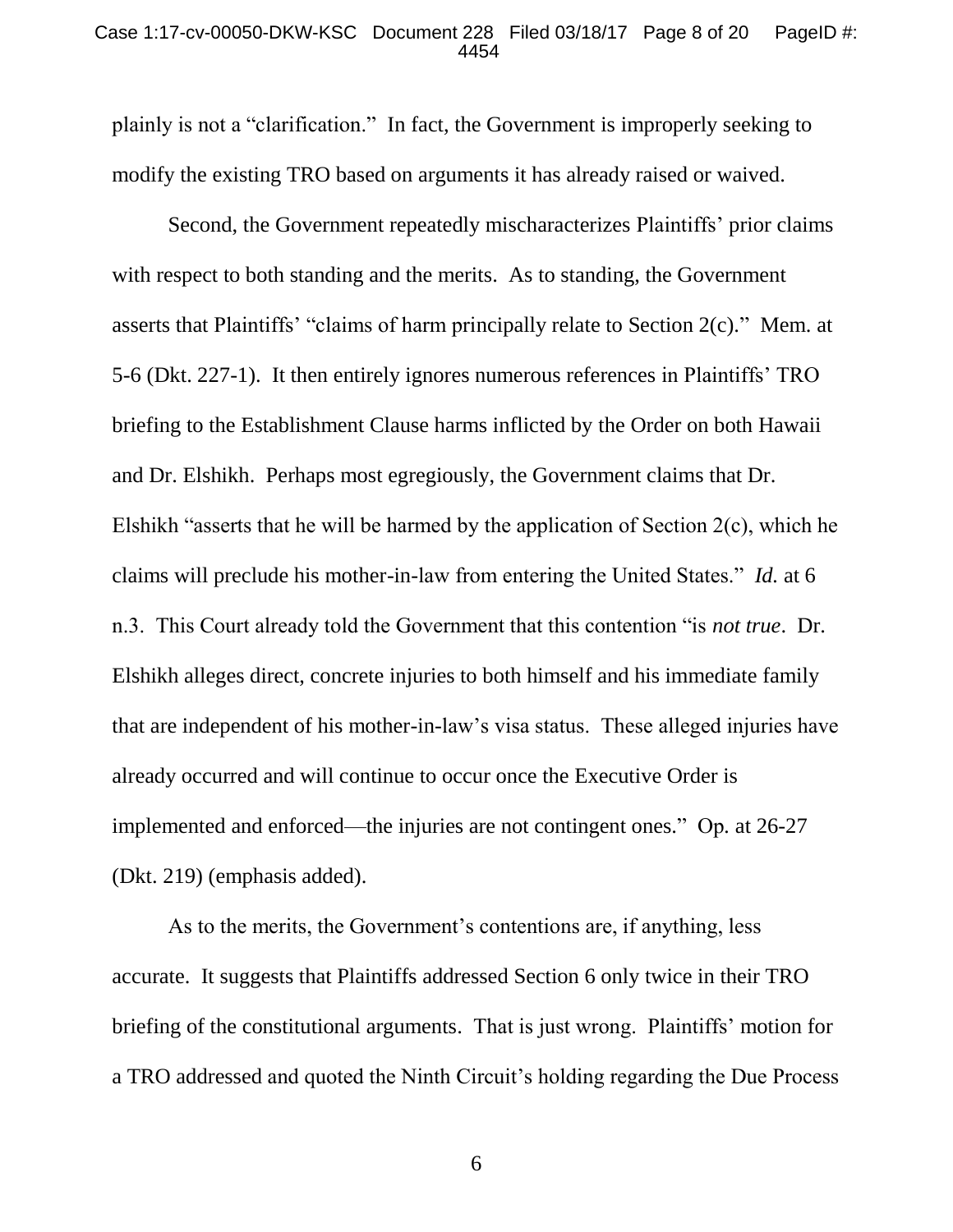#### Case 1:17-cv-00050-DKW-KSC Document 228 Filed 03/18/17 Page 9 of 20 PageID #: 4455

rights of refugees. (Dkt. 65-1 at 23, 38). Plaintiffs did not say more because they did not need to. As they pointed out in reply after the Government attempted to sweep the refugee issue under the rug (Dkt. 145 at 37 n.10), the Ninth Circuit had *already held* that refugees have viable Due Process claims and had *already upheld* a TRO obtained by States vindicating those rights. (Dkt. 191-1 at 14-15 (quoting *Washington, et al. v. Trump et al.*, 847 F.3d 1151, 1166 (9th Cir. 2017))). More to the point, Plaintiffs stated outright that their Establishment Clause arguments applied to both Sections 2 and 6; "[b]oth of these sections are unlawful in all of their applications" because they are "motivated by anti-Muslim animus." (Dkt. 65- 1 at 46). And Plaintiffs specifically cited the President's statement regarding refugees as evidence of the animus. (Dkt. 65-1 at 43). There was no ambiguity as to the scope of Plaintiffs' Establishment Clause claims.

Finally, and perhaps most troublingly, the Government's motion misrepresents this Court's opinion. The Government suggests that the harms the Court identified could not establish Article III standing with respect to a challenge to Section 6, ignoring the fact that this Court's standing holding with respect to Hawaii was expressly premised on the Ninth Circuit's holding in *Washington v. Trump.* Op. at 19-20 (Dkt. 219). The *Washington* opinion upheld States' standing to seek an injunction of a comparable refugee ban. *See, e.g.*, 847 F.3d at 1168.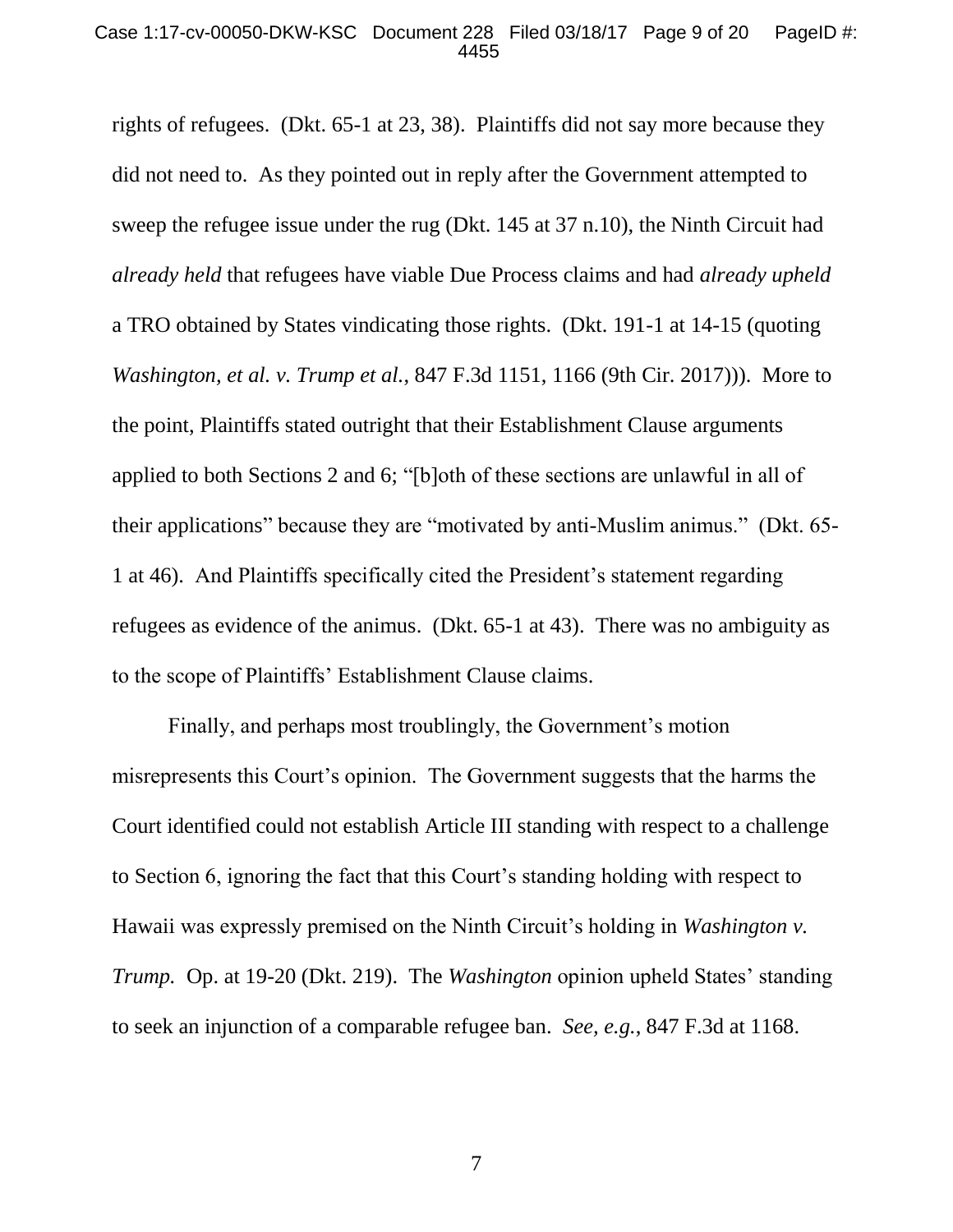#### Case 1:17-cv-00050-DKW-KSC Document 228 Filed 03/18/17 Page 10 of 20 PageID #: 4456

Further, the Government entirely ignores *four pages* of the Court's opinion discussing *Dr. Elshikh's* standing to assert "an Establishment Clause violation." Op. at 23 (Dkt. 219). That analysis was in no way limited to section 2(c) of the Order; on the contrary, it expressly held that Dr. Elshikh had standing to challenge "*portions* of the Executive Order"—plural—based on the fact that the Order as a whole "'sends a message to [Muslims] that they are outsiders" and makes it difficult for Dr. Elshikh "and members of the Mosque [to] associate as freely with those of other faiths." Op. at 24-25 (Dkt. 219) (quoting *Catholic League for Religious & Civil Rights* v. *City & Cty. of San Francisco*, 624 F.3d 1043, 1048 (9th Cir. 2010) (en banc)).

On the merits, the Government wrongly claims that the Court "focused its Establishment Clause analysis on the suspension of entry provisions contained in Section 2(c) of the Executive Order." Mem. at 7 (Dkt. 227-1). In fact, the Court explicitly noted—and accepted—Plaintiffs' claim that "the Executive Order causes harm by stigmatizing not only immigrants *and refugees*, but also Muslim citizens of the United States." Op. at 10 (Dkt. 219) (emphasis added). As evidence that the Executive Order's primary purpose was to effectuate a Muslim ban, the Court quoted numerous statements making no distinction whatever between the Executive Order's nationality-based ban and its shutdown of refugee admissions. *See id.* at 33-36 & n.14; *see also id.* at 11 (quoting Second Am. Compl. ¶ 58, n.29,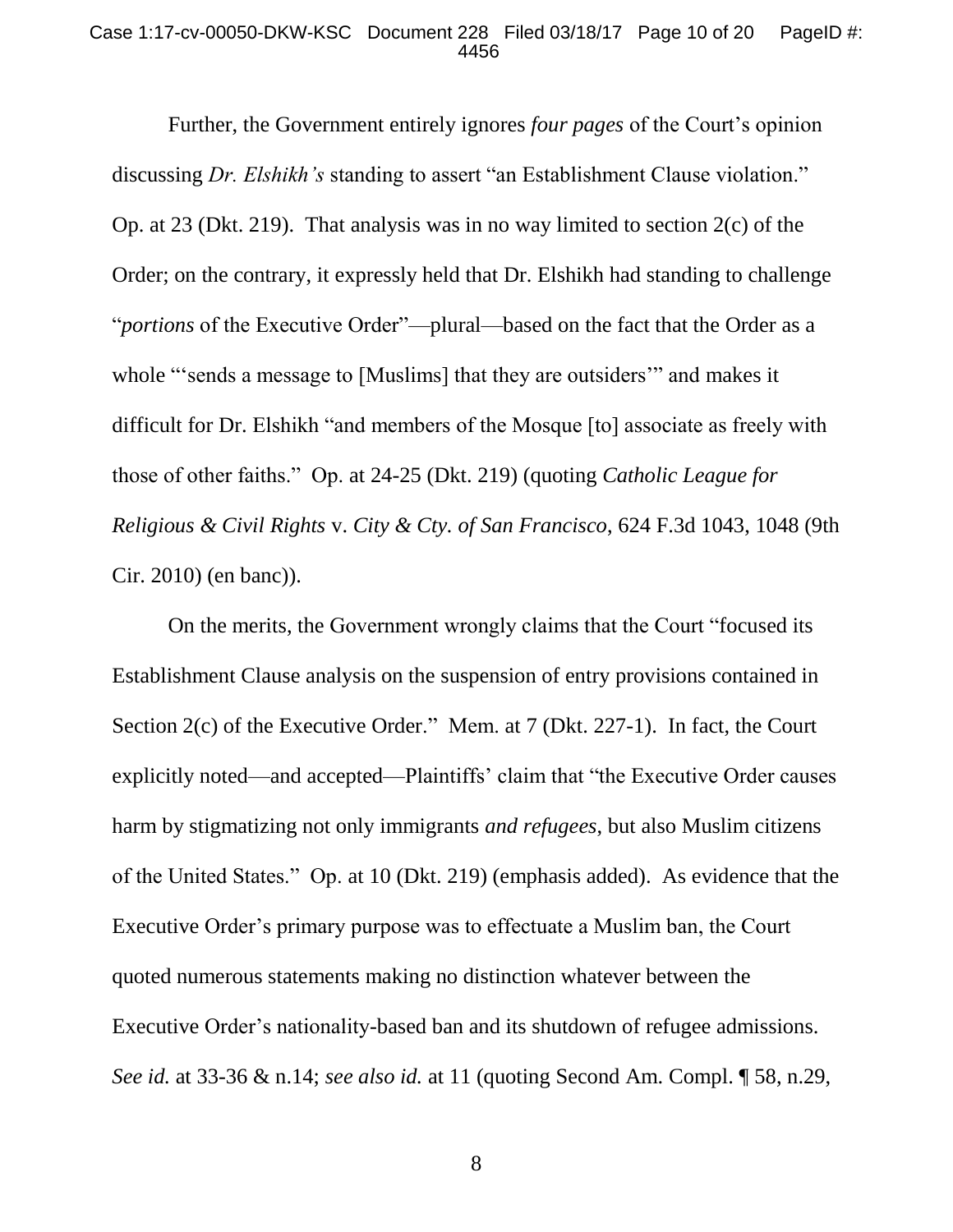#### Case 1:17-cv-00050-DKW-KSC Document 228 Filed 03/18/17 Page 11 of 20 PageID #: 4457

referring to interview during which the President (falsely) claimed that it was easier for Muslims than Christians to enter the United States as refugees, and objected that this was "very, very unfair"). Furthermore, in identifying several assertions that "certainly call the motivations behind the Executive Order into greater question," the Court quoted the Order's claim that "'two Iraqi nationals admitted to the United States *as refugees* in 2009'" were convicted of "'terrorismrelated offenses.'" Op. at 36-37 (Dkt. 219) (emphasis added). In the face of these references and the Court's explicit statement that the TRO covers Section 2 and Section 6, the Government's reading of the Court's opinion as limited to Section 2(c) is hard to understand.

# **2. The Government's Motion Is Procedurally Improper.**

The Government's misdesignation of its motion as a request for clarification is not a mere problem of nomenclature. The Government is, in effect, asking the Court to modify its existing injunction based on a proposed limitation that it could have—but did not—previously seek, and on the basis of arguments this Court has already rejected. The procedural defects are obvious.

As the Ninth Circuit has held, "[a] party seeking modification or dissolution of an injunction bears the burden of establishing that a significant change in facts or law warrants revision or dissolution of the injunction." *Sharp v. Weston*, 233 F.3d 1166, 1170 (9th Cir. 2000); *see U.S. ex rel. F.T.C. v. Bus. Recovery Servs.*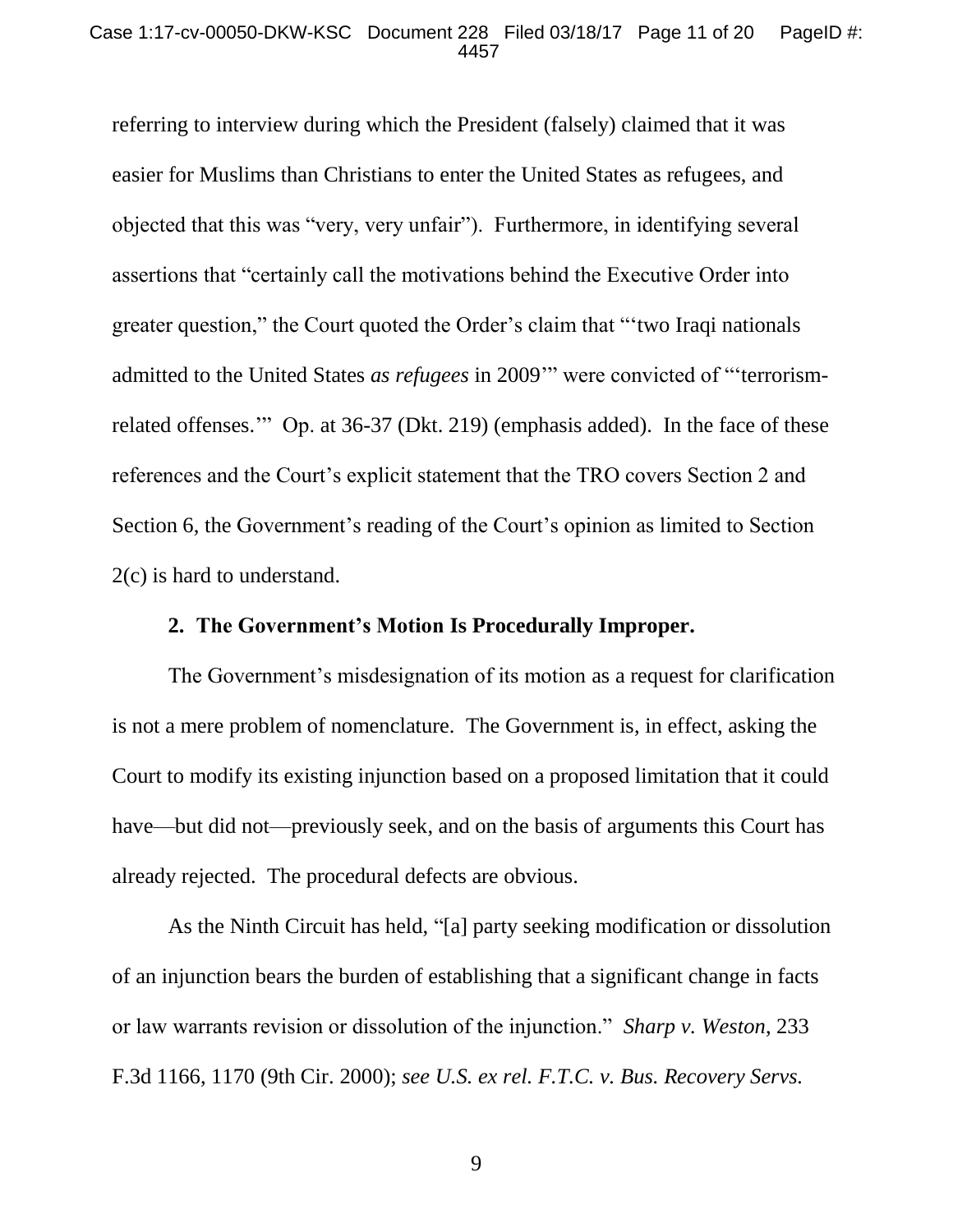*LLC*, 488 F. App'x 188, 189 (9th Cir. 2012). That standard, embodied in Federal Rule of Civil Procedure 60(b), applies with respect to TROs. In fact, some courts have held that because a TRO is not a final order, the ability to alter or to seek reconsideration is even more limited as it is rooted solely in the court's inherent powers. *Lucero v. Cash*, No. CV 10-3829-CAS OP, 2012 WL 1688543, at \*1 (C.D. Cal. May 14, 2012); *see also Saini v. I.N.S*., 64 F. Supp. 2d 923, 925 (D. Ariz. 1999) (holding that non-final orders may be reviewed only through resort to a court's limited inherent power); *Prudential Real Estate Affiliates, Inc. v. PPR Realty, Inc.*, 204 F.3d 867, 880 (9th Cir. 2000) (preliminary injunction cannot be reviewed through Rule 60(b)).

The Government cannot possibly meet that standard. The Government obviously cannot point to any changed factual circumstances since Wednesday. Nor has the law changed in the last three days. The Government is simply dissatisfied with the scope of this Court's holding, but the Government is not entitled to relitigate the TRO immediately after it was issued, and certainly cannot do so in the guise of a "motion for clarification."

#### **3. The Government's Motion Fails on the Merits.**

Even if the Court examined the merits, the Government's request to narrow the injunction would fail. As Plaintiffs argued and this Court held, the Order as a whole, and Sections 2 and 6 in particular, embodies a policy motivated by religious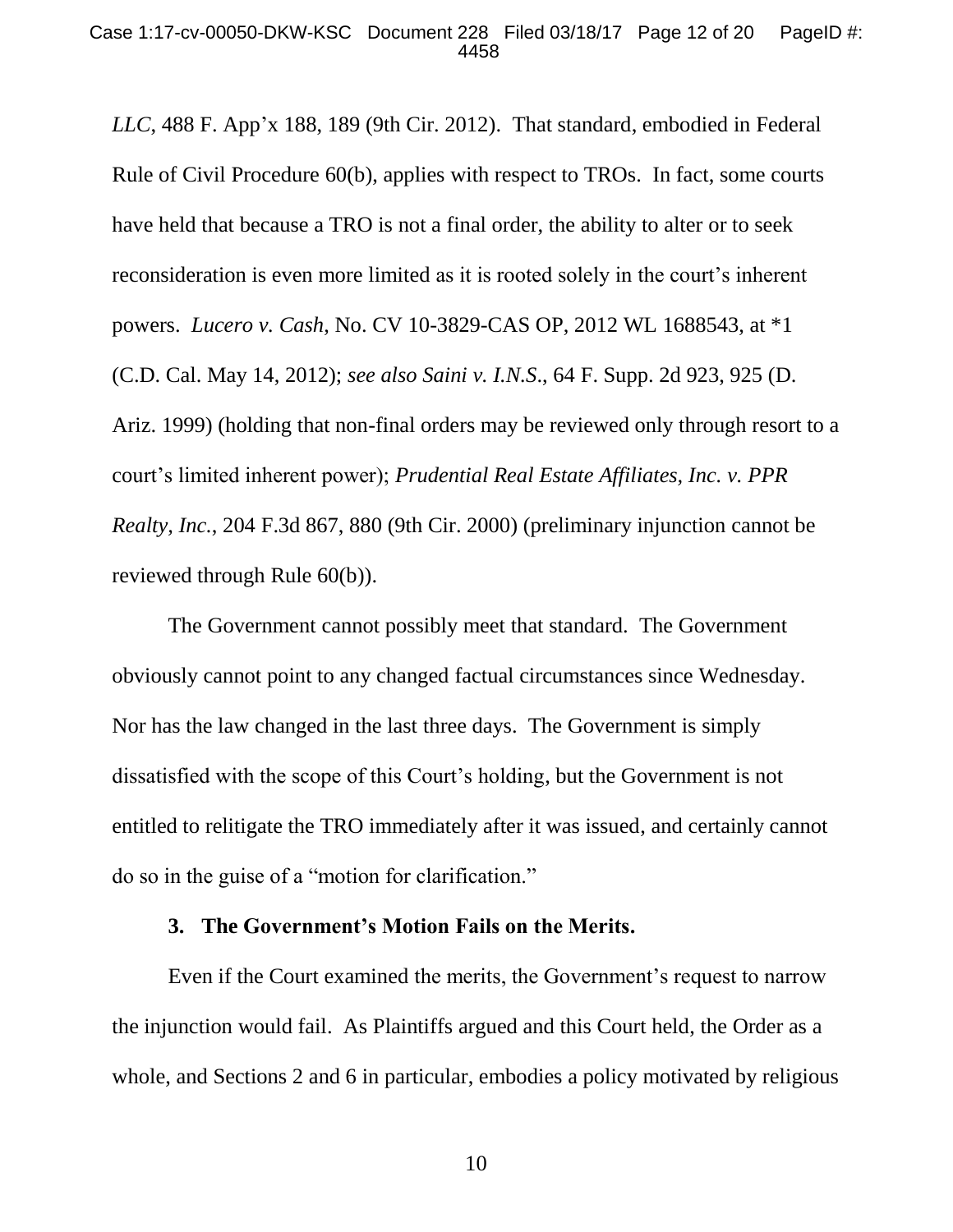animus. Allowing any part of one or both of these sections to stand perpetuates the perception that the Executive may make policy predicated on hostility to a particular faith and stigmatizes Muslim citizens like Dr. Elshikh. This Court properly held that such a result is expressly foreclosed by the Establishment Clause.

The Government's arguments about the appropriate scope of an Establishment Clause injunction have also been rejected by the Supreme Court. In *Church of Lukumi Babalu Aye v. City of Hialeh*, 508 U.S. 520, 540 (1993), the Supreme Court held that even when parts of a challenged policy appear welltailored to a secular purpose, they must nonetheless be "invalidated" where it is clear that the policy as a whole has "as [its] object the suppression of religion." As discussed below, that does not mean that every element of Sections 2 and 6 would be unconstitutional if it were enacted outside the context of a discriminatory ban. As Justice Kennedy explained in *Lukumi*, a court "need not decide whether" apparently neutral policies might "survive constitutional scrutiny if [they] existed separately." *Id.* The Court's Order merely reflects the commonsense principle that the enjoined policies certainly cannot withstand that scrutiny as part of a policy motivated by religious animus.

Declining to enjoin Section 6 and part of Section 2 would also be contrary to the basic command that the "usual function of [emergency relief] is to preserve the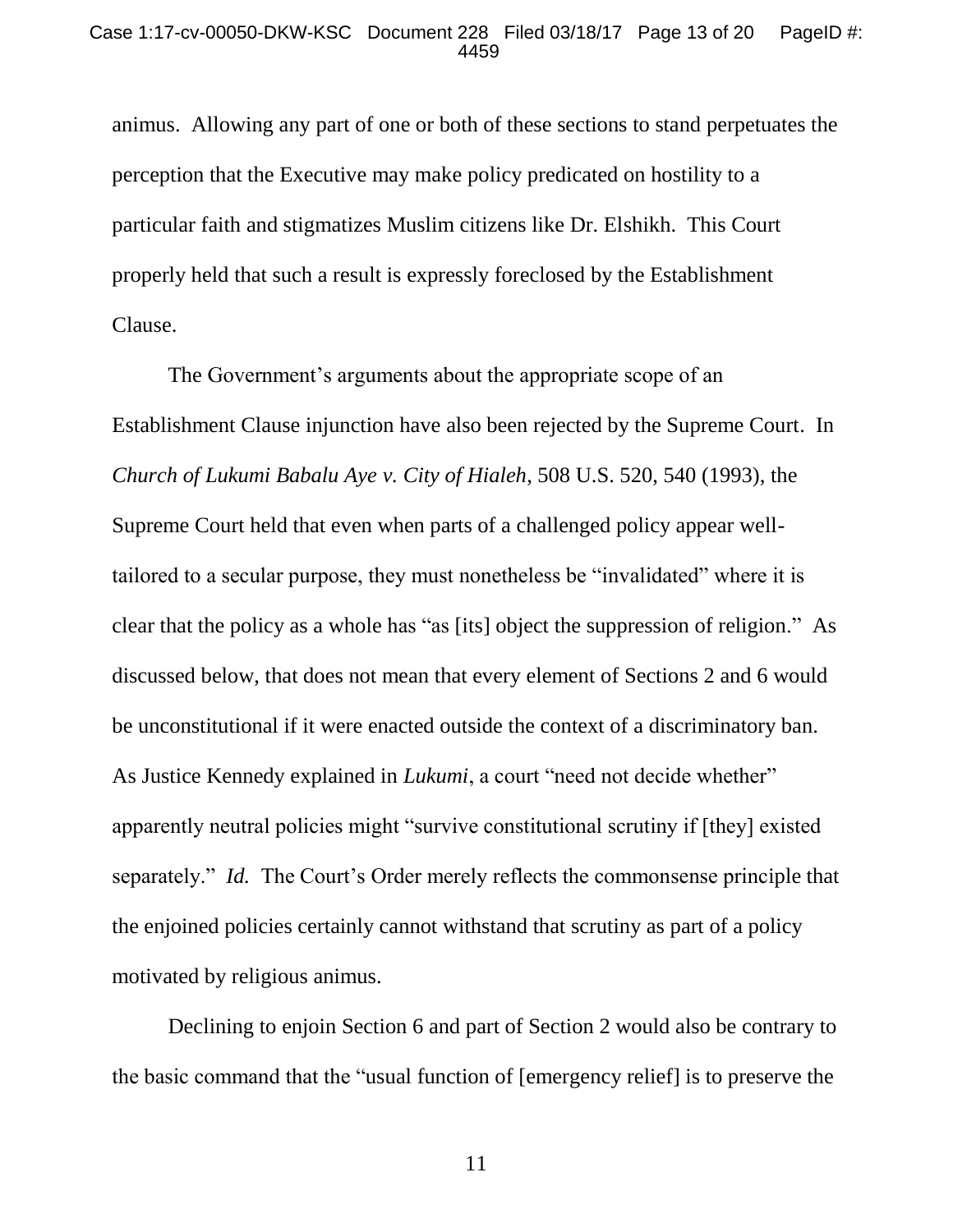#### Case 1:17-cv-00050-DKW-KSC Document 228 Filed 03/18/17 Page 14 of 20 PageID #: 4460

status quo ante litem." *Tanner Motor Livery, Ltd.* v. *Avis, Inc*., 316 F.2d 804, 808 (9th Cir. 1963). That status quo is an immigration system unfettered by the provisions of Sections 2 and 6.

It would be particularly illogical to enjoin only parts of the ban in this case. As the Government itself acknowledges, the different components of Sections 2 and 6 are inextricably linked. The Government itself explains that, while "Section 2(c) contains the 90-day suspension-of-entry provision \* \* \* [t]he remainder of Section 2 sets forth a process by which the President will make an *additional determination* about whether any restrictions on entry are necessary for certain foreign nationals or categories of foreign nationals." Mem. at 4 (Dkt. 227-1) (emphasis added). In other words, the remainder of Section 2 is designed to help the President extend his discriminatory ban on entry to additional countries and for additional periods of time. Since the Court found a high likelihood that the ban was motivated by discriminatory animus, Op. at 36 (Dkt. 219), the provisions for extending that ban are surely infected by the same animus, and inflict the same Establishment Clause harms.

Likewise, all of the provisions of Section 6 are components of an integrated process for "suspend[ing]" and "review[ing]" refugee admission rules. Mem. at 5 (Dkt. 227-1). As noted, the Court found a high likelihood that the President was changing refugee admissions rules to effectuate a Muslim ban. Op. at 36 (Dkt.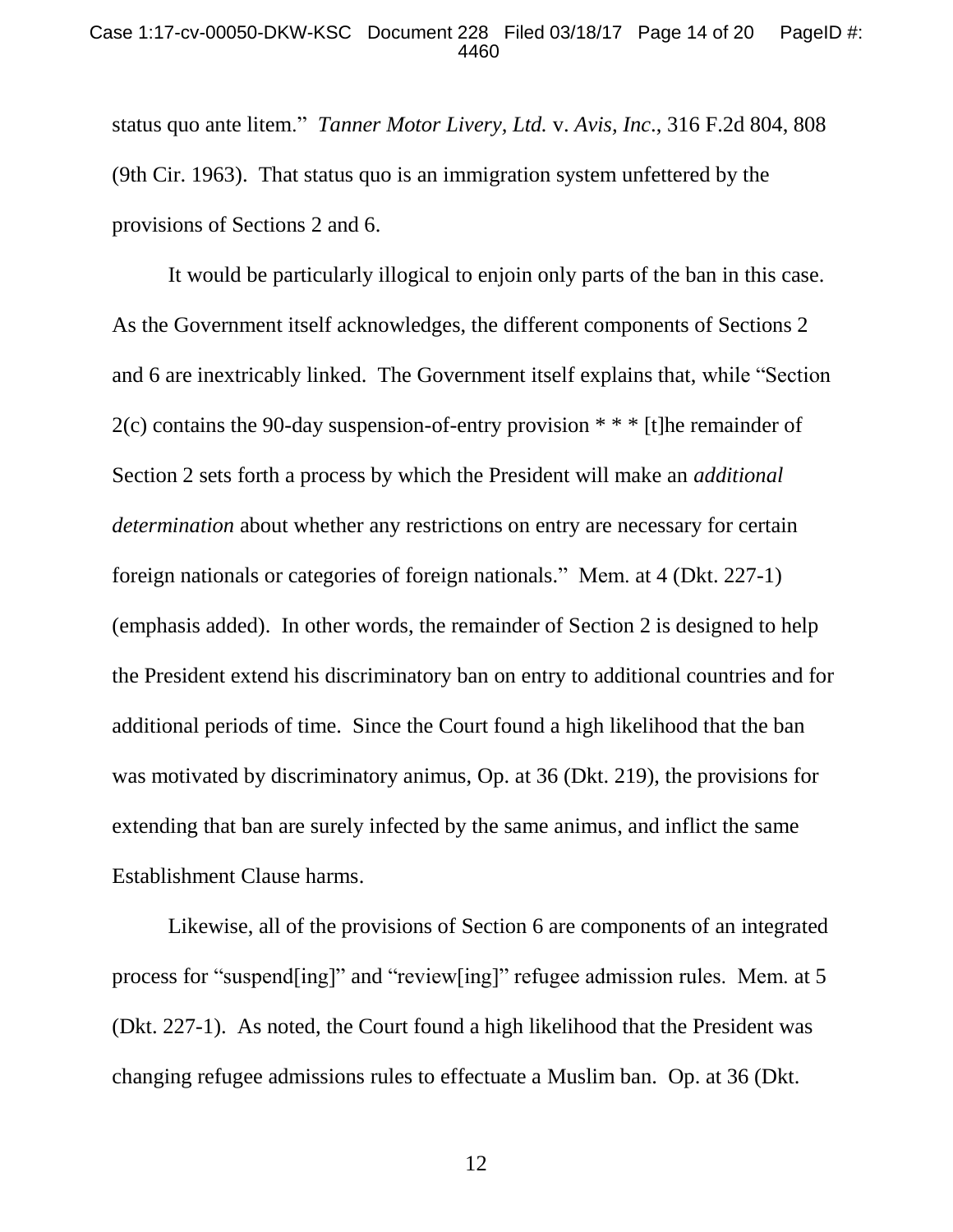219). Every piece of that integrated process is an outgrowth of the same poisonous root, and was properly barred.

Further, the factual record Plaintiffs have developed in this case amply supports this Court's finding that Plaintiffs are likely to succeed on the merits of their claim that *all* of the Order—including its refugee provisions in Section 6 was motivated by discriminatory animus towards Muslims. As Plaintiffs' Complaint documented, President Trump's repeated pledges throughout the presidential campaign to curb the admission of refugees were integrally interlinked with his rhetoric about the threat of Muslims. Months before he even came up with his proposal for "a total and complete shutdown of Muslims entering the United States" in December 2015, Second Am. Compl. ¶ 38 (Dkt. 64), President Trump was decrying the admission of Muslim refugees. On July 11, 2015, he claimed (falsely) that Christian refugees were being prevented from coming to the United States, while "[i]f you are Islamic \* \* \* it's hard to believe, you can come in so easily." *Id.* ¶ 36. In September 2015, he referred to the Syrian refugees the Obama Administration had accepted for 2016 as "a 200,000-man army" that "could be ISIS," and vowed, "if I win, they're going back!" *Id.* ¶ 37. In July 2016 he said: "[U]nder the Clinton plan, you'd be admitting hundreds of thousands of refugees from the Middle East with no system to vet them, or to prevent the radicalization of the children and their children. Not only their children, by the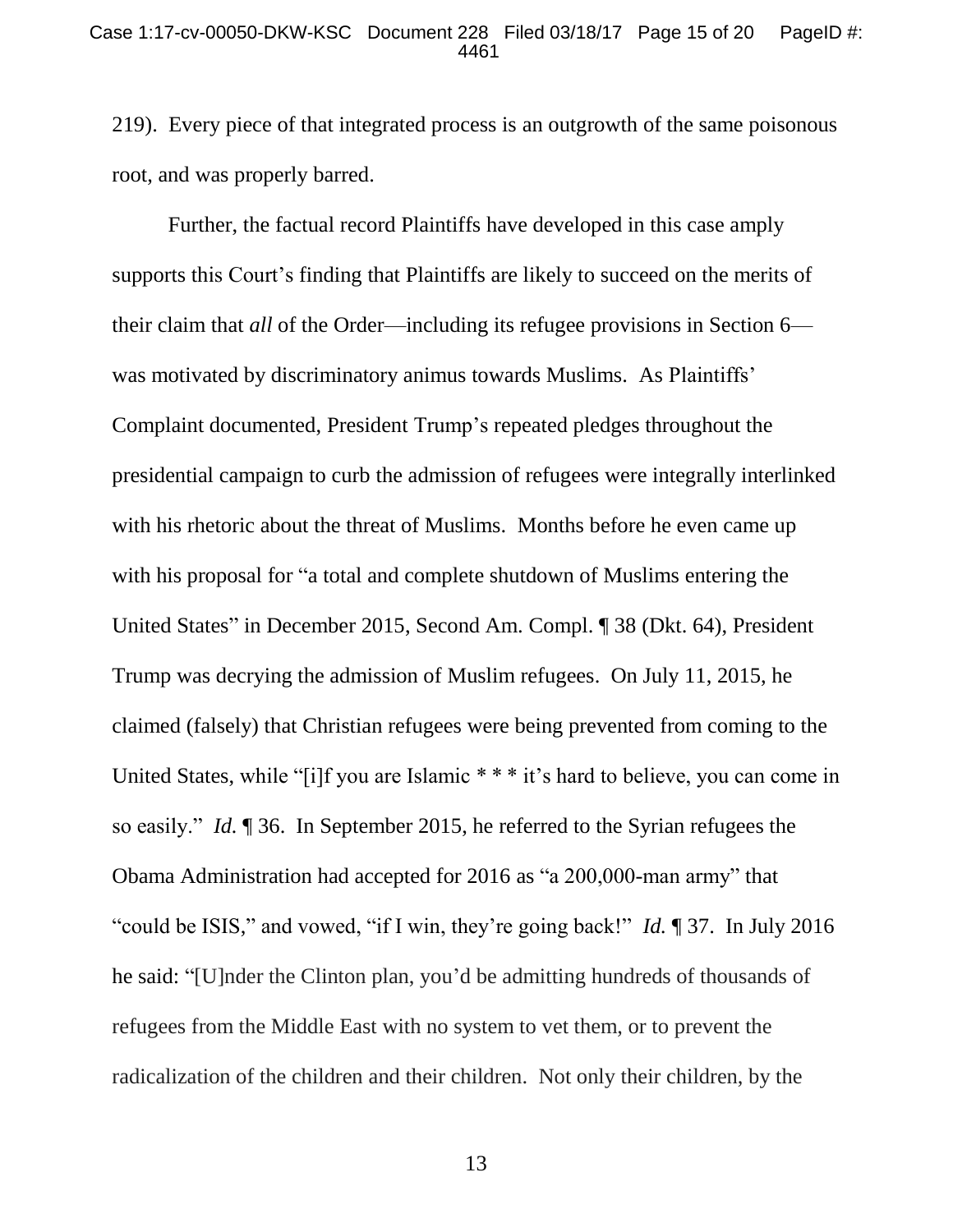#### Case 1:17-cv-00050-DKW-KSC Document 228 Filed 03/18/17 Page 16 of 20 PageID #: 4462

way, they're trying to take over our children and convince them how wonderful ISIS is and how wonderful Islam is and we don't know what's happening." *See id*. ¶ 43 n. 19 (linking to July 2016 speech).

As Plaintiffs' Complaint also demonstrated, President Trump's first Executive Order included a refugee provision not only crafted to effectuate his promise to keep Muslims refugees out of the country—but that was discriminatory on its *face*. Section 5 of the January 27 Order suspended the U.S. Refugee Admissions Program for 120 days, but included a carve-out for refugees who were "religious minorit[ies]" in their home countries. *Id*. ¶ 56. Section 5 directed the Secretaries of State and Homeland Security, after USRAP admissions resumed, to "prioritize refugee claim made by individuals on the basis of religious-based persecution, provided that the religion of the individual is a minority religion in the individual's country of origin." *Id.* ¶ 57. In an interview with the Christian Broadcasting Network on January 27, 2017, President Trump outright admitted that the first Order was intended to create a preference for the admission of Christian refugees. *Id.* ¶ 58.

The new Executive Order attempts to sanitize the prior Order's refugee provision in order to "be responsive to a lot of very technical issues that were brought up by the court." *Id.* ¶ 74(a). Thus, while the new Order still suspends URSAP admissions for 120 days under Section 6, it no longer contains an explicit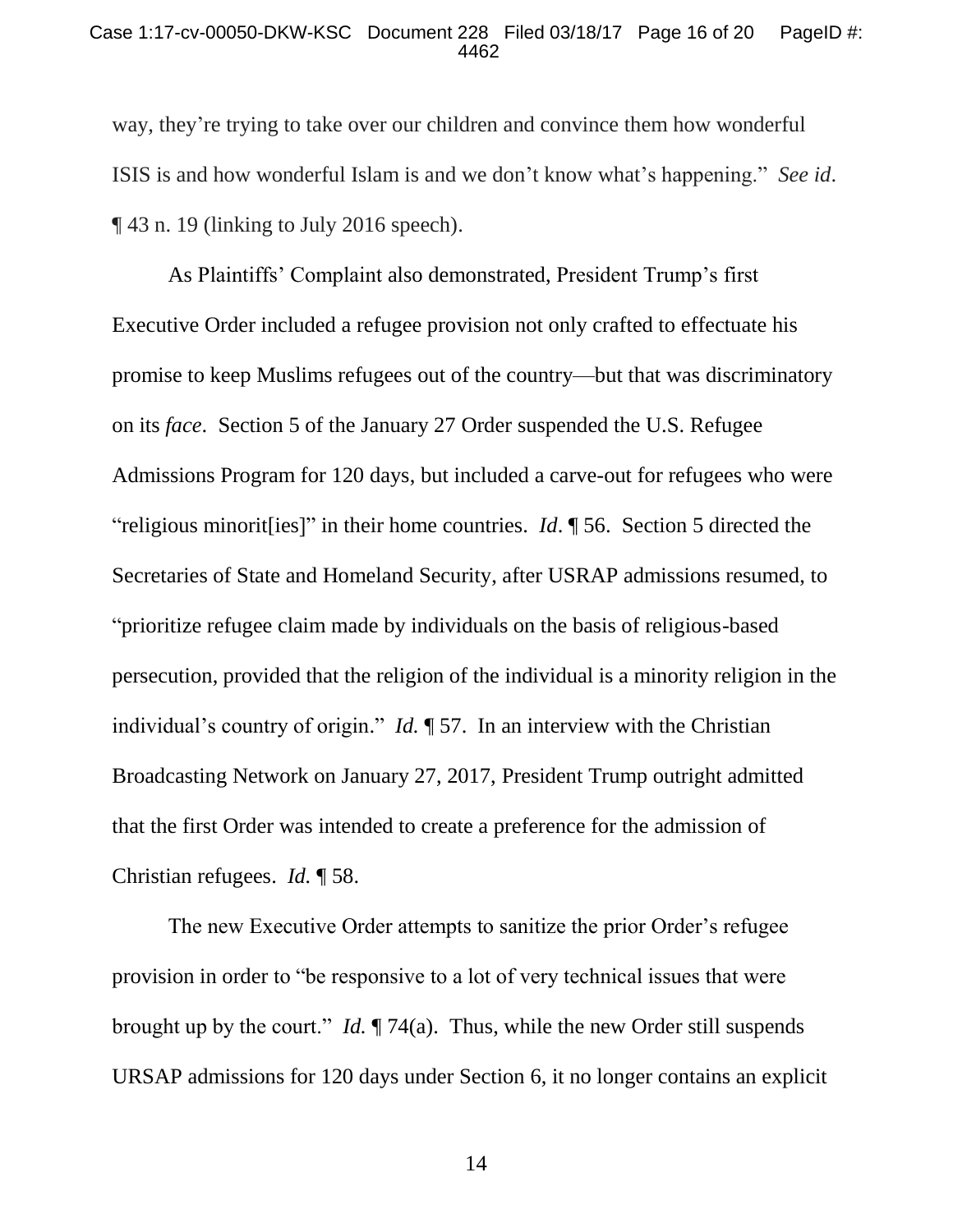#### Case 1:17-cv-00050-DKW-KSC Document 228 Filed 03/18/17 Page 17 of 20 PageID #: 4463

carve-out during those 120 days or a mandated preference thereafter for the admission of Christians. *Id.* ¶ 81. But these technical fixes do not eliminate the religious animus that motivated the refugee provisions of the first Order and were apparent on its face or that motivated the revised one. As President Trump said *himself* at a rally after this Court issued its Temporary Restraining Order, the revised Order is just a "watered down" version of the first Order.<sup>2</sup> Removing any doubt as to whether the taint had been dispelled, President Trump said: "This is a watered-down version of the first one. This is a watered-down version." He went on: "And let me tell you something, I think we ought to go back to the first one." Later that night, he also told a television interviewer that it was "very hard" to assimilate Muslims into Western Culture. $3$ 

Accordingly, this Court's conclusion that Plaintiffs are likely to succeed on the merits of their Establishment Clause claim is just as true as to Section 6 of the Order as to Section 2. Given "[t]hese plainly-worded statements, made in the months leading up to and contemporaneous with the signing of the Executive Order, and, in many cases, made by the Executive himself"—not only about Muslim immigration in general but about Muslim refugees specifically—"[a]ny

<sup>2</sup> CNBC, March 15, 2017, http://www.cnbc.com/2017/03/15/trump-may-have-justdealt-a-blow-to-his-own-executive-order.html.

<sup>3</sup> Washington Post, March 16, 2017, https://www.washingtonpost.com/news/thefix/wp/2017/03/16/donald-trump-explained-twitter-the-universe-and-everythingto-tucker-carlson/?utm\_term=.cea6fe975424.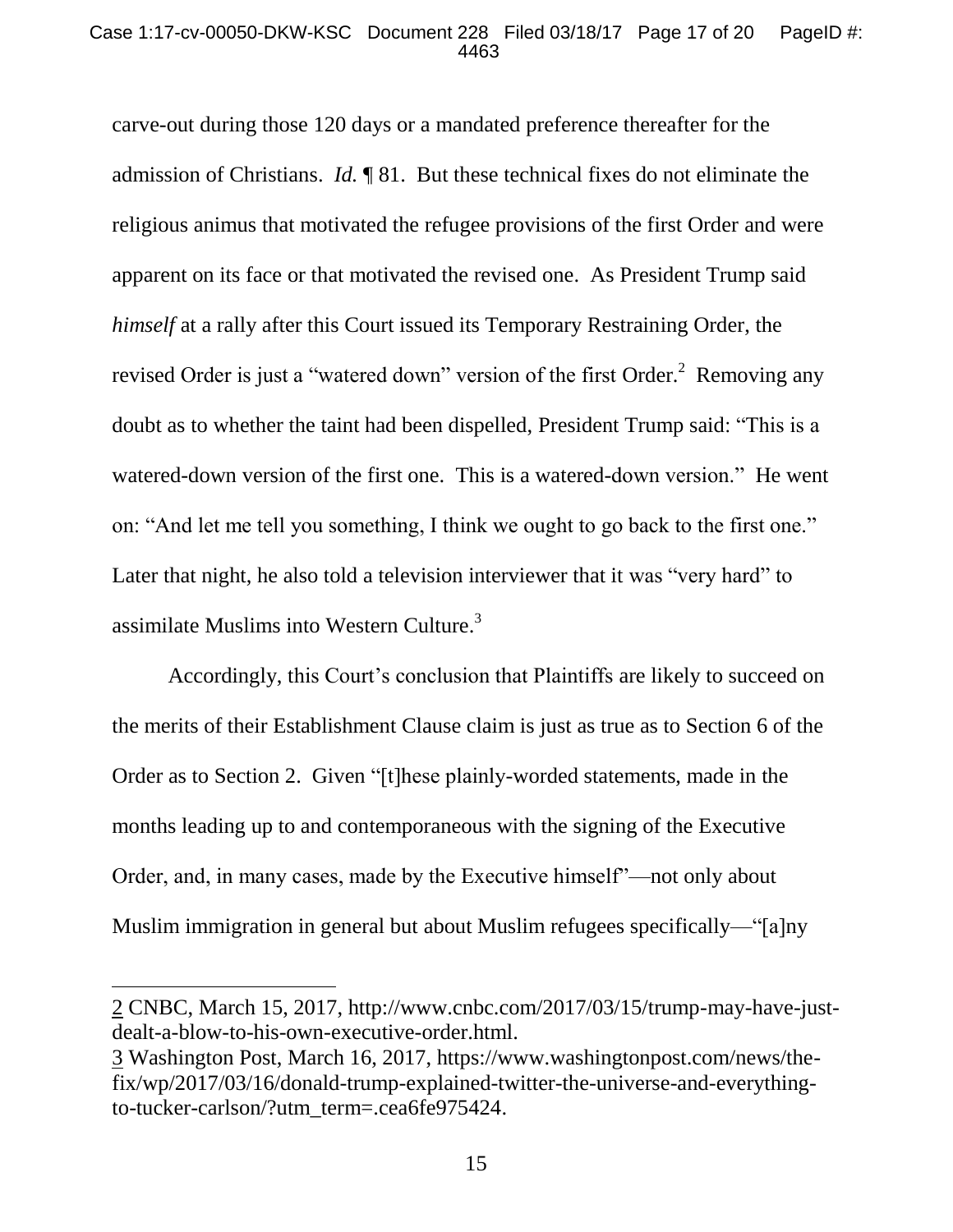reasonable objective observer would conclude . . . that the stated secular purpose of" Section 6 "is, at the very least, 'secondary to the religious objective' of temporarily suspending the entry of Muslims." Op. at 36 (Dkt. 219) (citation omitted).

Finally, the notion that the Court's Order would preclude Executive Branch consultation or trench on Executive prerogatives is meritless. The Court's Order merely prevents Executive branch action under the auspices of an illegal Executive Order. The Government could engage in appropriate consultations independent of this Order; it simply cannot do so as part and parcel of effectuating the President's promise to implement a Muslim ban. *See Lukumi*, 508 U.S. at 540.

# **4. The Court May Consider Entering A Preliminary Injunction Or Setting An Expedited Briefing Schedule.**

By filing this procedurally and substantively improper motion, the Government has further delayed proceedings in a matter that it has claimed is urgent. The reasons for such delay elude Plaintiffs. Plaintiffs have repeatedly offered to cooperate on a condensed or accelerated schedule for addressing a motion to convert the Court's TRO order into a preliminary injunction. Plaintiffs have also expressed their belief that there is no need for any further proceedings on this matter, because the standards for granting both forms of relief are substantially the same, *Stuhlbarg Int'l Sales Co.* v. *John D. Brush & Co*., 240 F.3d 832, 839 n.7 (9th Cir. 2001), and the Ninth Circuit viewed the TRO in *Washington* v. *Trump* as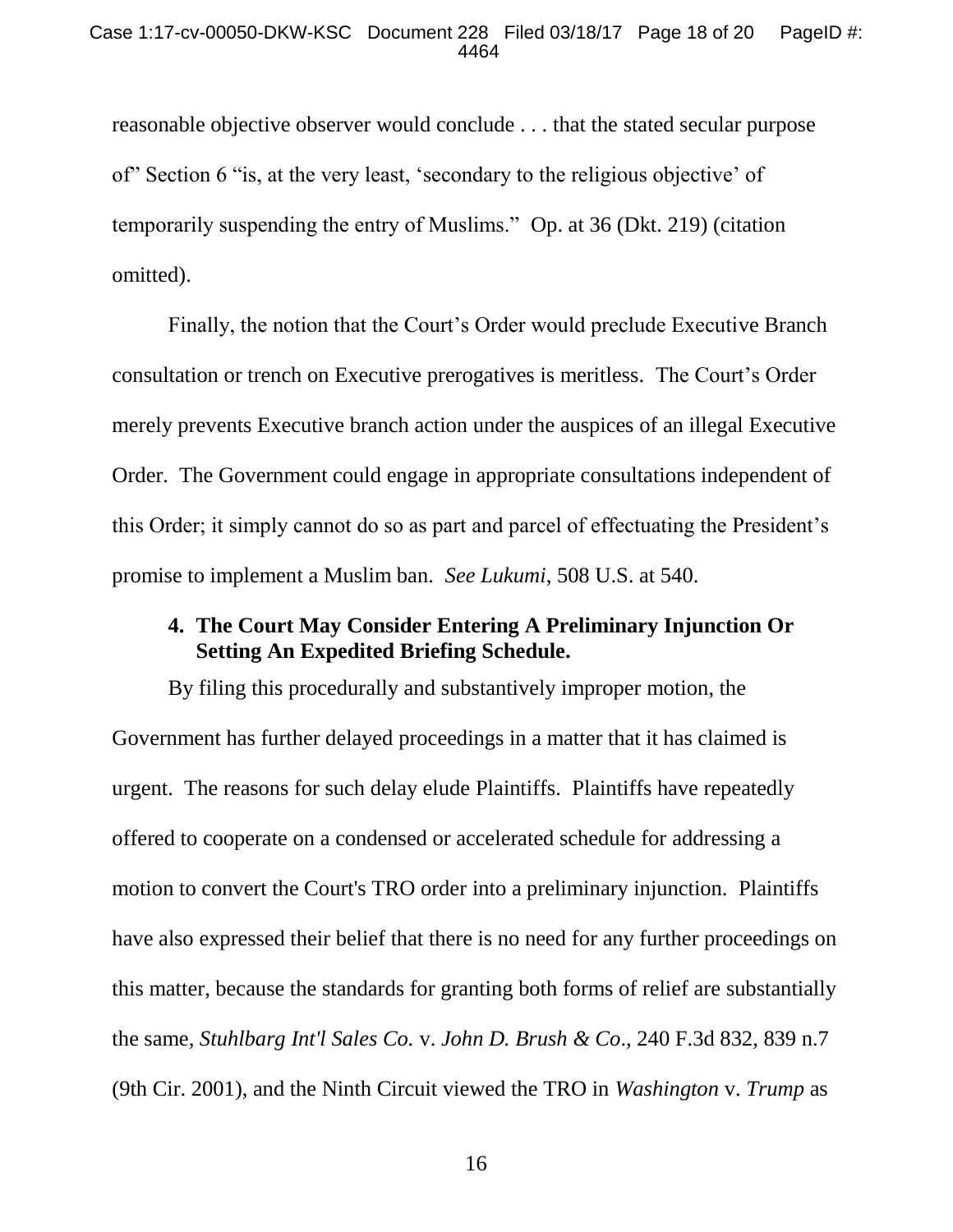#### Case 1:17-cv-00050-DKW-KSC Document 228 Filed 03/18/17 Page 19 of 20 PageID #: 4465

a preliminary injunction, even though that order was issued with less briefing and was supported by a less detailed opinion, 847 F.3d at 1157. Indeed, by immediately appealing the TRO in *Washington* v. *Trump*, the Government indicated its belief that a TRO in that case amounted to a preliminary injunction.

Defendants have resisted Plaintiffs' offers to accommodate the Government's stated view with respect to the exigency of the circumstances. And, as noted above, the resulting absence of a briefing schedule has led Plaintiffs to defer entering a formal motion to convert the TRO to a preliminary injunction, *see*  n. 1, *supra*. Nevertheless, in the interests of judicial efficiency and to avoid delay, Plaintiffs would welcome an order from this Court, either taking this opportunity to clarify that the TRO is effectively a preliminary injunction, or to set an expedited briefing schedule on this issue.

## **CONCLUSION**

The Government's motion to narrow the scope of the TRO should be denied. In Plaintiffs' view, the parties have now fully briefed the issues regarding the scope of the injunction that should be in place until the Court decides the merits. Plaintiffs would welcome any further relief this Court sees fit under these circumstances.

DATED: Washington, D.C., March 18, 2017.